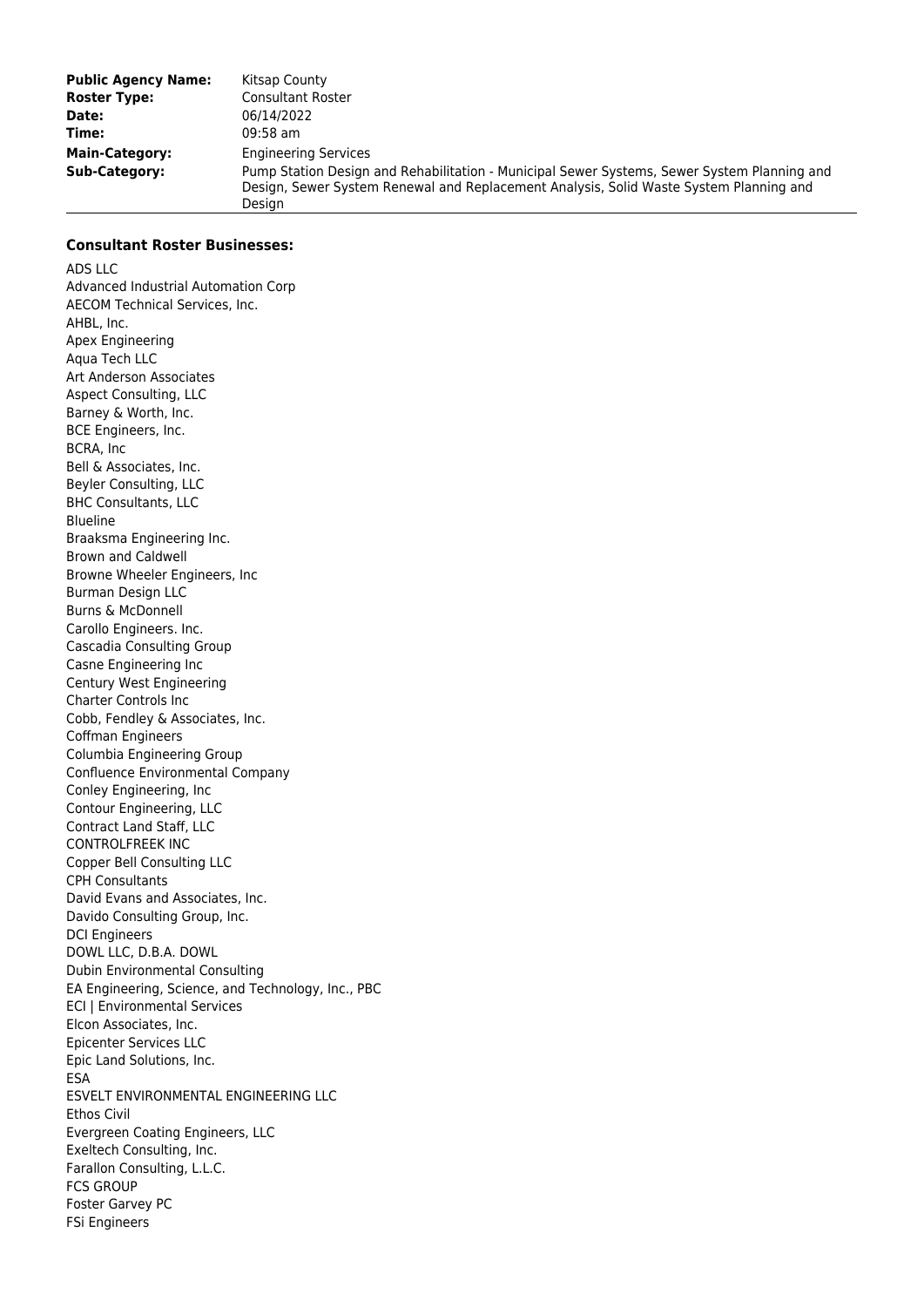Fulcrum Environmental Consulting, Inc. Full Circle Environmental, Inc. GeoDesign, Inc., DBA NV5 GeoEngineers Inc. Geosyntec Consultants GHD SERVICES INC. - XGHD Gray and Osborne, Inc. GreenWorks PC Harmsen, LLC Harper Houf Peterson Righellis Inc. HDR Engineering, Inc. Herrera Environmental Consultants, Inc. Huitt-Zollars, Inc. HWA GeoSciences Inc. Impact Design Indicator Engineering PLLC Integral Consulting Inc. Jacobs Engineering Group Inc. Jimale Technical Services JMJ TEAM JR MILLER & ASSOCIATES INC KBA, Inc. Keller Associates, Inc. Kennedy Jenks Kimley-Horn Kleinfelder KPFF Consulting Engineers KPG Landau Associates, Inc. Larson & Associates, Inc. LDC, Inc. Leslie Engineering, LLC MacKay Sposito Maul Foster & Alongi, Inc. MDG Wastewater & Water Treatment Mead & Hunt, Inc. Merit Engineering, Inc. Morrison-Maierle Mott MacDonald Mott MacDonald, LLC Murraysmith Northwest Hydraulic Consultants NV5, Inc. Osborn Consulting Inc Otak, Inc. PACE Engineers, Inc. Pacific Engineering & Design, PLLC Pacific Groundwater Group, a Division of Mott MacDonald Pacific Surveying and Engineering Services Pacific Testing & Inspection Inc. PACLAND - Seattle, P.C. Parametrix PBS Engineering and Environmental Inc. Perteet Inc. Peterson Resources PIONEER Technologies Corporation QCC Quality Controls Corporation Reid Middleton, Inc. RH2 Engineering, Inc Sazan Group, Inc. Schnabel Engineering, LLC SCS Engineers Site Environmental, LLC Sitts & Hill Engineers, Inc.